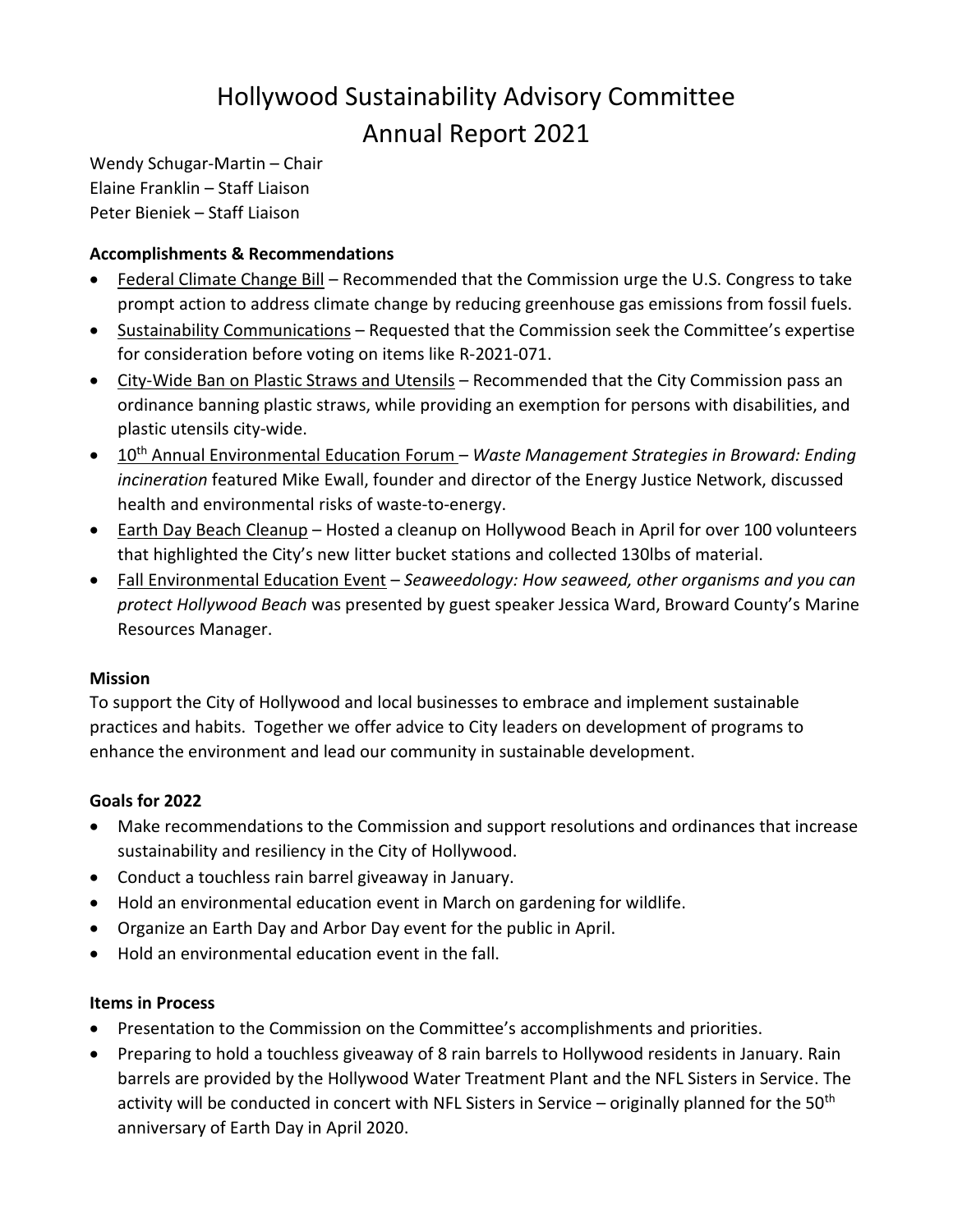- Promoting an educational webinar on rain barrels to precede the rain barrel giveaway, which is in partnership with the Broward Extension.
- Recommendation on materials to provide for visitors to the dog beach to use when cleaning up after their pets that are environmentally friendly and support the City's effort to avoid plastics on Hollywood Beach.
- Connecting with other municipal Sustainability Advisory Committees and Boards to gather support for prohibiting the release of genetically modified mosquitoes in the region.

#### **Issues**

COVID-19 continued to impact whether meetings would be held virtually or in-person since the situation changed multiple times throughout the year. This affected quorum, which in turn affected the Committee's ability to take action and accomplish its goals. Meetings were held virtually every month except for July when it was held in-person.

#### Environmental Education Forum Recordings

2021: Waste Management Strategies in Broward: Ending incineration. [VIDEO](https://cohfl.webex.com/recordingservice/sites/cohfl/recording/753790ce9b574ad5a440db7f8db8752d/playback) <https://cohfl.webex.com/recordingservice/sites/cohfl/recording/753790ce9b574ad5a440db7f8db8752d/playback>

2020: Community Workshop on Climate Legislation. [VIDEO](https://hollywoodfl.granicus.com/MediaPlayer.php?view_id=2&clip_id=963) [https://hollywoodfl.granicus.com/MediaPlayer.php?view\\_id=2&clip\\_id=963](https://hollywoodfl.granicus.com/MediaPlayer.php?view_id=2&clip_id=963)

2019: Broward County's Regional Resilience Standards and Proposed Minimum Seawall Height Policy. [VIDEO](http://hollywoodfl.granicus.com/MediaPlayer.php?view_id=2&clip_id=863) [http://hollywoodfl.granicus.com/MediaPlayer.php?view\\_id=2&clip\\_id=863](http://hollywoodfl.granicus.com/MediaPlayer.php?view_id=2&clip_id=863)

2018: Our Environmental Future: Borrowing from our future generations - Views from Today's Young Leaders. [VIDEO](https://youtu.be/FmXQZ1DDZM0)

<https://youtu.be/FmXQZ1DDZM0>

2017: A Bipartisan View: Moving environmental issues forward in the current political climate. [VIDEO](http://hollywoodfl.granicus.com/MediaPlayer.php?view_id=2&clip_id=674) [http://hollywoodfl.granicus.com/MediaPlayer.php?view\\_id=2&clip\\_id=674](http://hollywoodfl.granicus.com/MediaPlayer.php?view_id=2&clip_id=674)